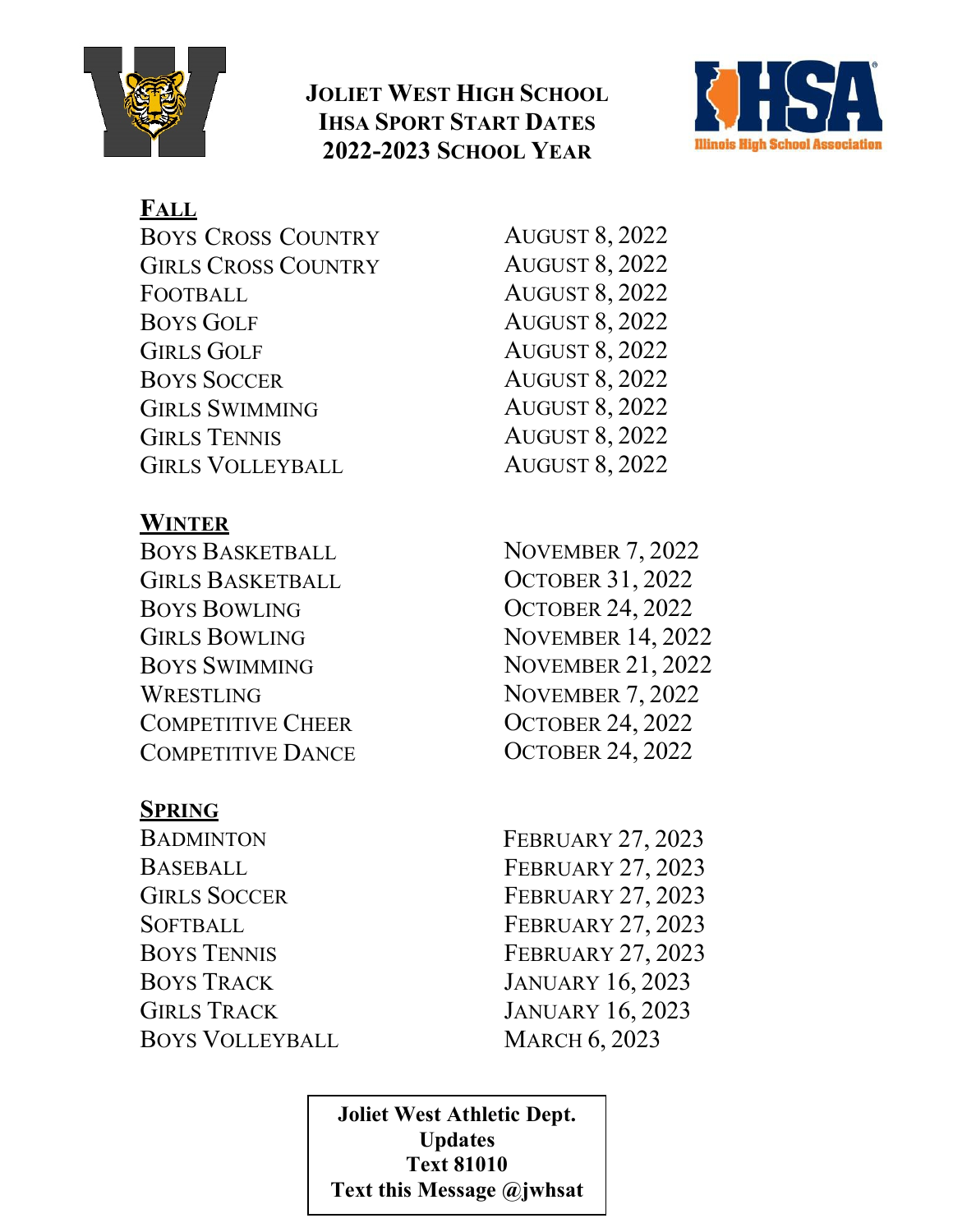#### Athletics Online Registration Instructions **\*\*ALL JWHS ATHLETES ARE REQUIRED TO COMPLETE AN ON-LINE REGISTRATION EVERY SCHOOL YEAR AND FOR EVERY TEAM\*\* https://JOLIETWEST.8to18.com**

To register online use the following instructions:

- Visit https://JOLIETWEST.8to18.com (no www.) and select registration tab
- FIRST TIME USERS: Click on "Create an Account" and enter your own email and create your own password. **(Please be sure to remember this password as you will use this for the years to come for all of your children.)**

RETURNING USERS: enter email/username and password- click "Let's go" - Forget your Password [https://jolietwest.8to18.com/accounts/forgot\\_password](https://jolietwest.8to18.com/accounts/forgot_password)

\*\*Returning users- If you are unable to access the email associated with your 8to18 account please contact 8to18 Support with a new email to update your account. 8to18 Support  $630-324-8501$  or email support $(a)8$ to18.com

- Click on "Begin Registration"
- "Select Activity"
	- o Choose the sport your child will be trying for/participating in.
- "Select Participant"
	- o Add a New Participant (or choose your child once created)
	- o All information on this page is for the student, i.e. cell phone, email
- "Roster Details"
	- o You may be asked for tshirt size, short size
	- o Height and Weight will be used for rosters
- "Primary Parent/Guardian Information"
	- o Fill out the Parent information on the next page.
- "Physical Form"
	- o If you need a form to take to the doctor you may print it here.
	- o Remember your athlete must have a current physical in order to begin tryouts/practice.
- "Legal Form"
	- o At this time by clicking on the boxes, you are agreeing and consenting to all information provided.
	- o You may click on the form to read or print. Please note that when there is a parent/guardian and student check box- they must both be checked to move forward.
	- o Please DO NOT turn in any forms filled out.
- Click on "Finish" to complete your registrations

If you have any questions, contact Christi Cardwell  $(815)774-6568$  or ccardwell $@$ jths.org